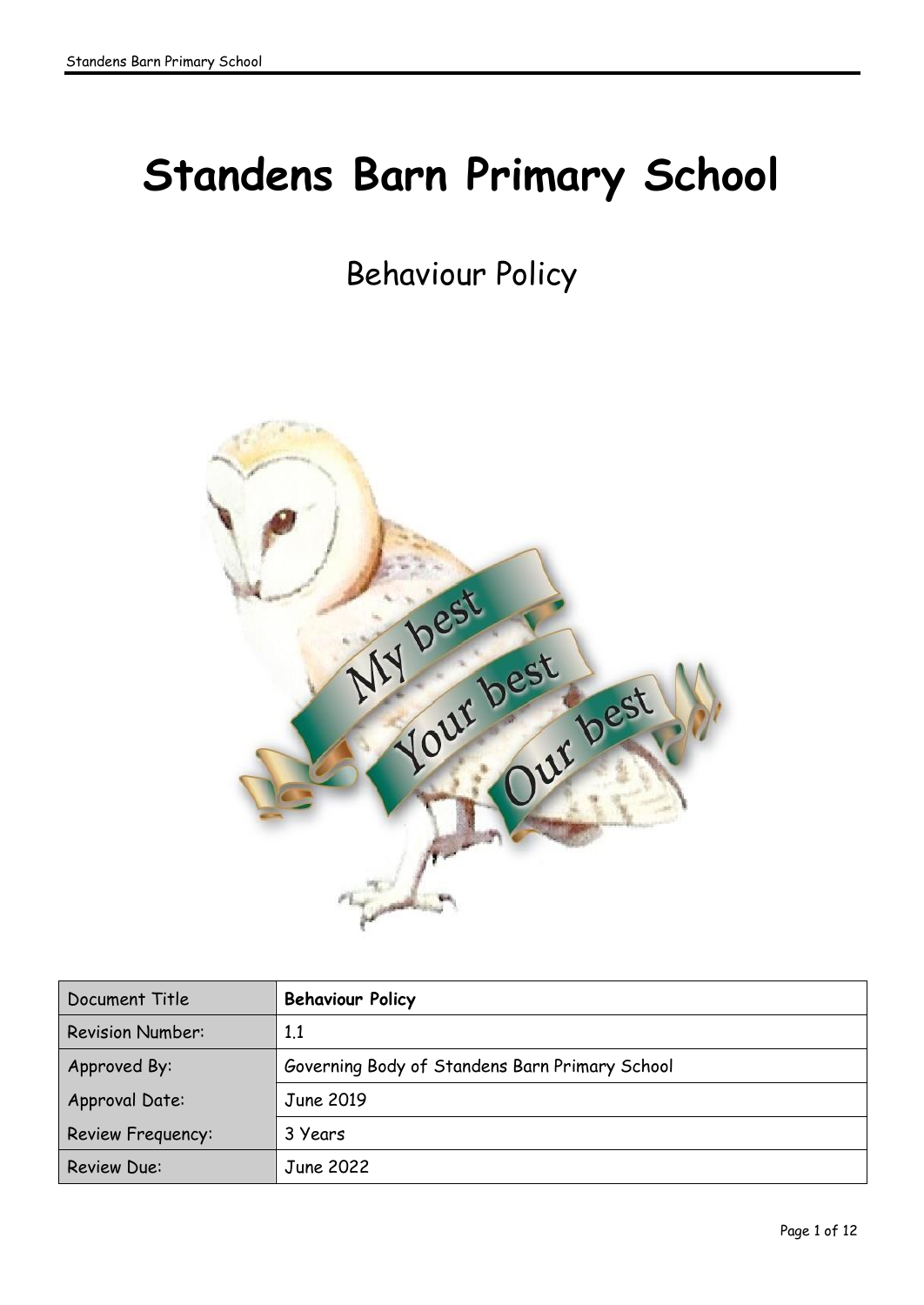# Approval Authorisation

| Authorised By           |        |  |
|-------------------------|--------|--|
| Head Teacher:           |        |  |
|                         | Print: |  |
|                         | Date:  |  |
| Chair of Governors:     | Print: |  |
|                         | Date:  |  |
| Chair of School Council |        |  |
|                         | Print: |  |
|                         | Date:  |  |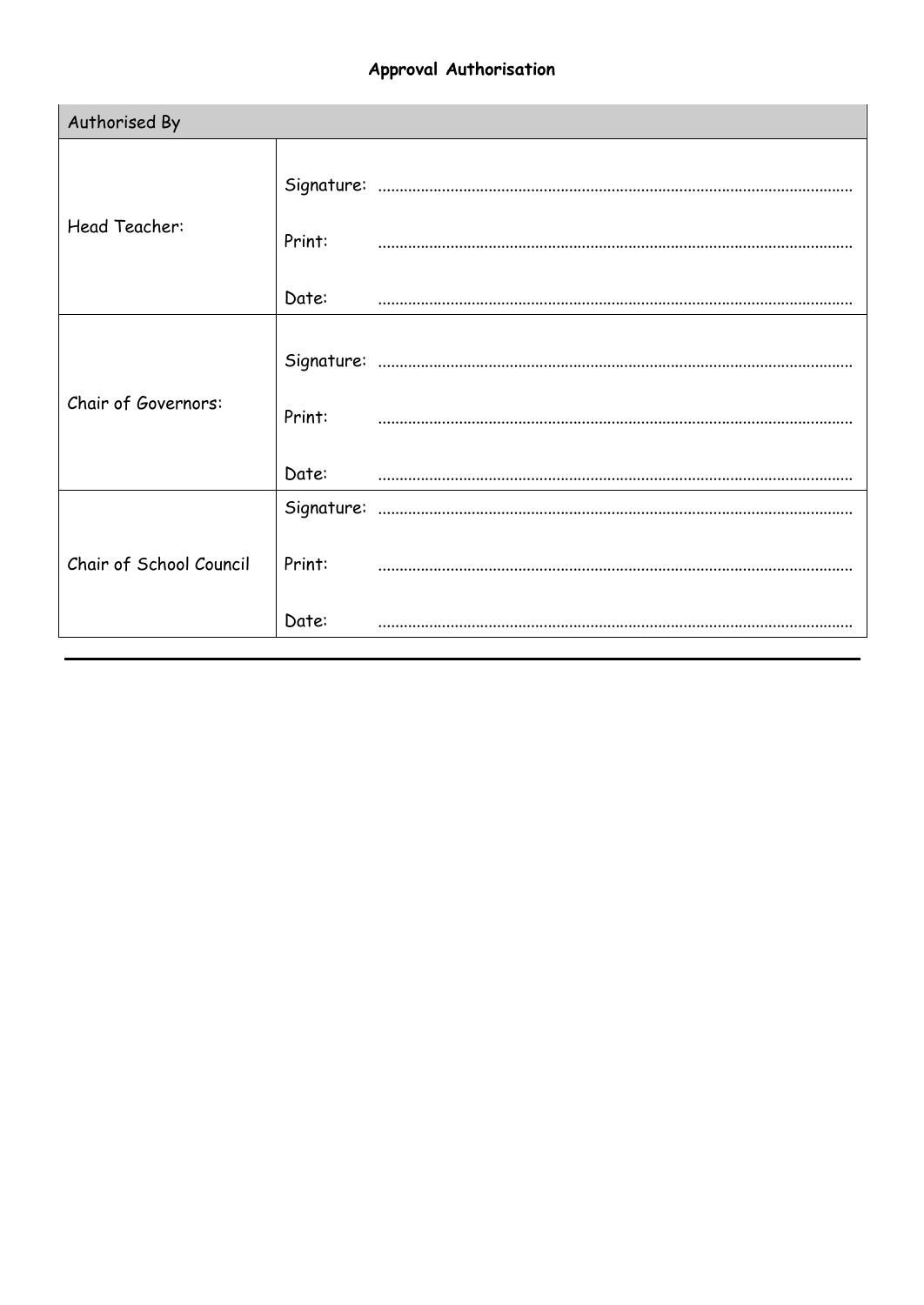#### Why do we need a Behaviour policy?

The law requires schools to have a written behaviour and attendance policy. Our behaviour and attendance policy helps us to create a caring, stimulating and secure environment in which staff and pupils can work and play safely and to encourage the involvement of parents/carers in the development of their child.

The governing body believes that in order to enable effective teaching and learning to take place, good behaviour in all aspects of school life is necessary. It seeks to create a caring, learning environment in the school by:

• promoting good behaviour;

• promoting self-esteem, self-discipline, proper regard for authority and positive relationships based on mutual respect;

- ensuring fairness of treatment for all;
- encouraging consistency of response to both positive and negative behaviour;
- promoting early intervention;
- providing a safe environment free from disruption, violence, bullying and any form of harassment;

• encouraging a positive relationship with parents and carers to develop a shared approach, involving them in the implementation of the school's policy and associated procedures.

#### Our Expectation

Behaviour at the school is driven by our BEST values. In order to show BEST, the children are taught and expected to be BRAVE – ENTHUSIASTIC – SAFE –THOUGHTFUL

The above values underpin the behaviours that we want to nurture, establish, and create within the children at the school. They will then become part of their character so that they influence children's behaviour choices. We want the children to make the correct independent learning choices based on these values.

#### Roles and responsibilities

The governing body will establish, in consultation with the head teacher, staff, and parents, the policy for the promotion of good behaviour and keep it under regular review. It will ensure that it is communicated to pupils and parents, is non-discriminatory and the school's expectations about pupil behaviour are clear.

Governors will support the school in maintaining high standards of behaviour.

The head teacher will be responsible for the school's policy and procedures, and may delegate aspects of its dayto-day implementation and management to a designated member of the school's leadership team. Support for staff faced with challenging behaviour is also an important responsibility of the head teacher.

All staff, including teachers, support staff and volunteers, will be responsible for ensuring that the policy and procedures are followed, and consistently and fairly applied. Mutual support amongst all staff in the implementation of the policy is essential. Staff have a key role in advising the head teacher on the effectiveness of the policy and procedures. They also have responsibility, with the support of the school leadership team, for implementing the agreed policy and procedures consistently.

The governing body, headteacher and staff will ensure there is no differential application of the policy and procedures on any grounds, particularly ethnic or national origin, culture, religion, gender, disability or sexuality. They will also ensure that the concerns of pupils are listened to and appropriately addressed.

Parents and carers will be expected to take responsibility for the behaviour of their child both inside and outside the school. They will be encouraged to work in partnership with the school to assist the school in maintaining high standards of behaviour and will have the opportunity to raise with the school any issues arising from the operation of the policy.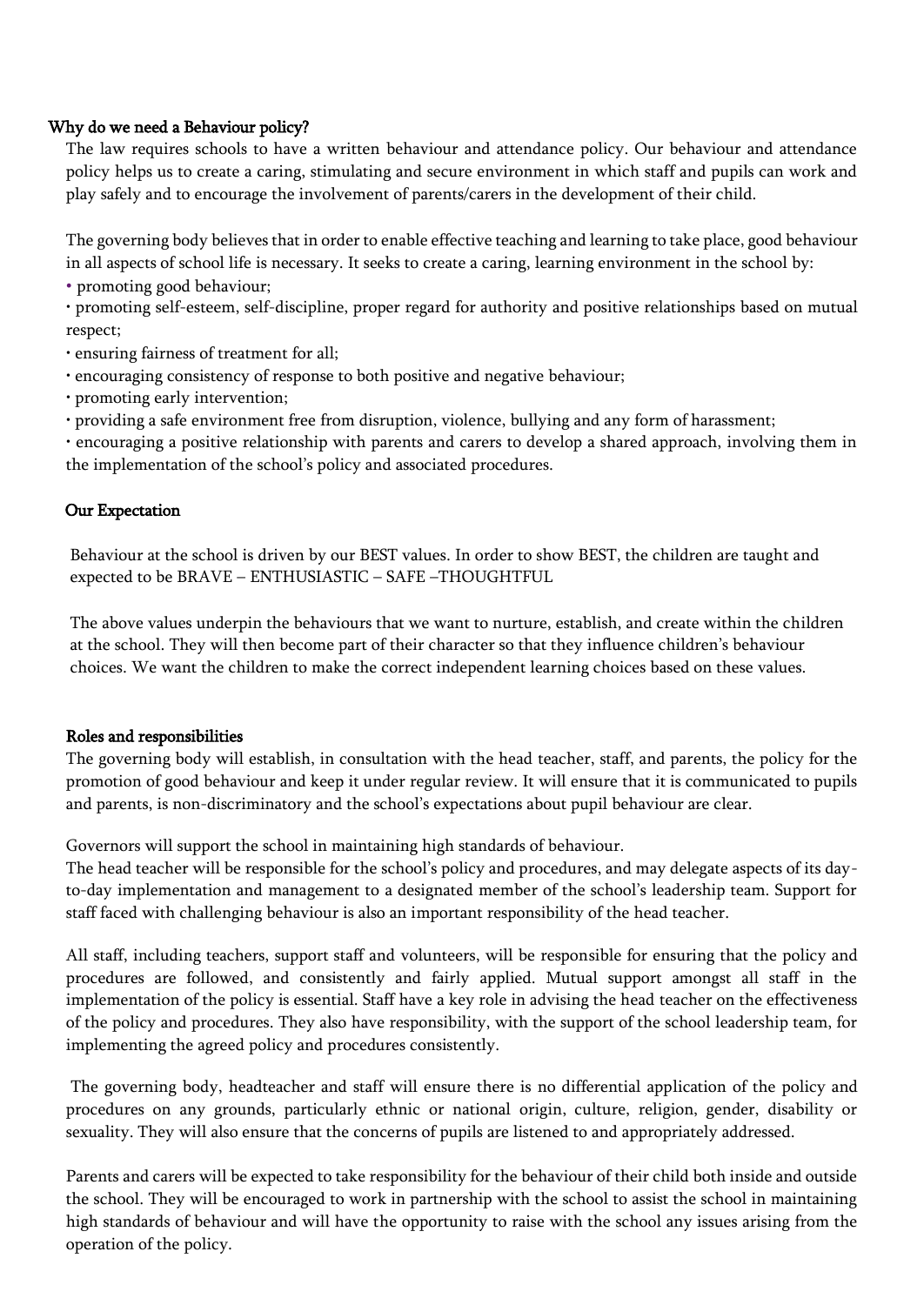Pupils will be expected to take responsibility for their own behaviour on and off the school site and will be made fully aware of the school policy, procedure and expectations. Pupils also have a responsibility to ensure that incidents of disruption, violence, bullying and any form of harassment are reported.

#### Implementing expectations

Positive behaviour management underpins everything we do in school. The values are therefore taught and consolidated at the beginning of each term. Teachers do this by:

- Explaining why classroom values are needed
- Teaching the values
- Checking for understanding
- Explaining the reward system
- Explaining the reason for having consequences
- Teaching the consequences
- Checking for understanding

#### Procedures

The procedures will make clear to the pupils how acceptable standards of behaviour can be achieved and will have a clear rationale which is made explicit to staff, pupils and parents. The procedures will be consistently and fairly applied and promote the professional responsibility of every member of the school towards the whole community.

Policies, particularly equal opportunities, special educational needs and anti-bullying, have been established.

#### Involvement of outside agencies

The school will work positively with external agencies. It seeks appropriate support from them to ensure that the needs of all pupils are met by utilising the range of external support available.

#### Review

The headteacher, in consultation with the staff, will undertake systematic monitoring and conduct regular reviews of the behaviour management policy and procedures in order to evaluate them to ensure that the operation is effective, fair and consistent. The headteacher will keep the governing body informed.

The governing body will regularly review this policy and associated procedures, to ensure its continuing appropriateness and effectiveness. The review will take place in consultation with the headteacher, staff, children and parents.

The outcome of the review will be communicated to all those involved, as appropriate.

#### How do we implement our Behaviour policy?

- 1. School Ethos
- 2. Expectations of the school community
- 3. Curriculum
- 4. School Systems
- 5. Rewards
- 6. Sanctions
- 7. Support Systems for Individual Pupil Need
- 8. Support Systems for Staff
- 9. Support Systems for Parents/Carers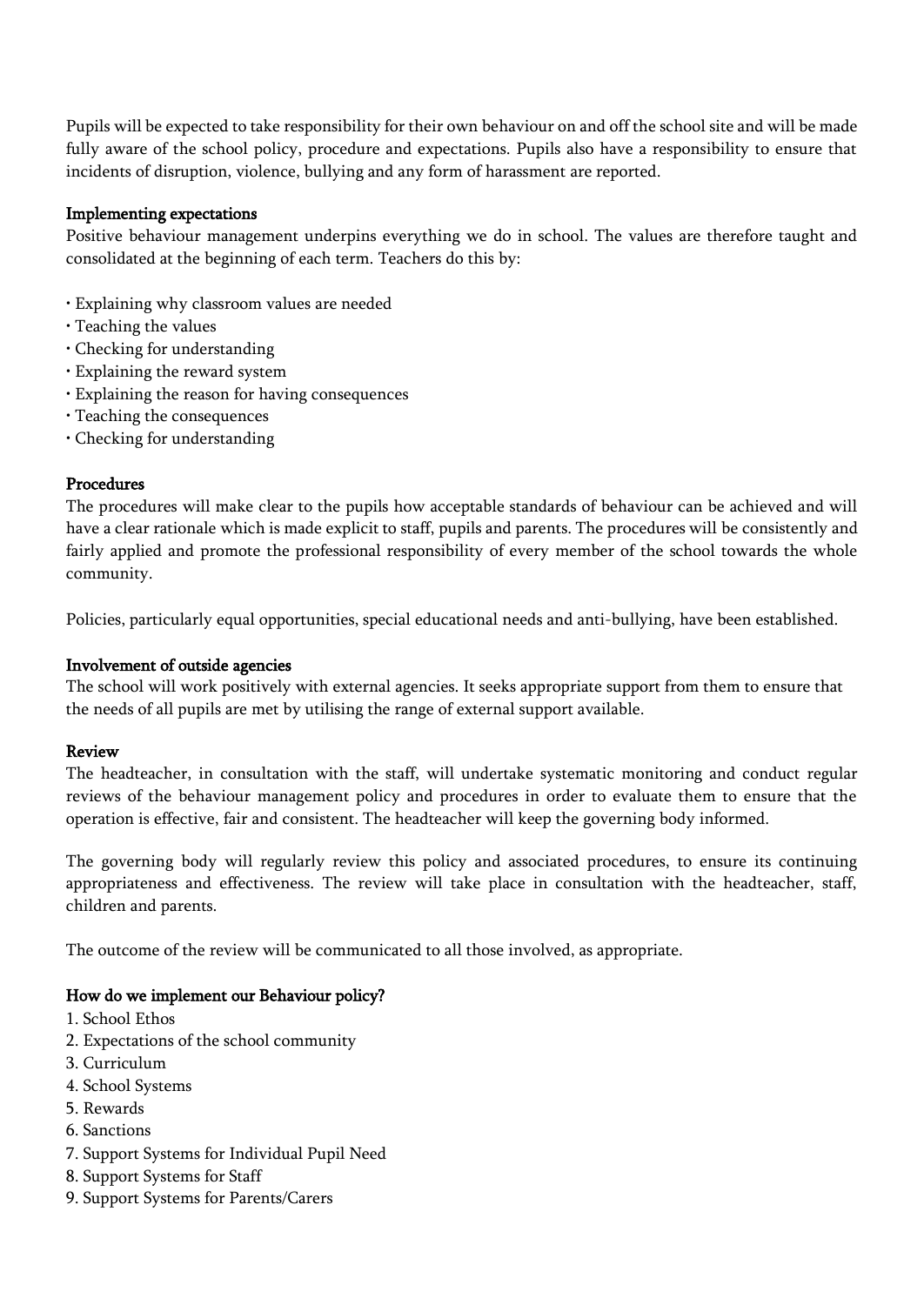# School Ethos

The school has an ethos in which the above principles are respected. Many of these principles will be addressed daily throughout school life and by all adults modelling good social behaviour within the school community. This involves using the principles and language of BEST.

|                                                                                                                                          | Pupils                                                                                                       | Parents                                                                                                                        |
|------------------------------------------------------------------------------------------------------------------------------------------|--------------------------------------------------------------------------------------------------------------|--------------------------------------------------------------------------------------------------------------------------------|
| To lead by example                                                                                                                       | To respect, support and care<br>for each other both in school<br>and the wider community                     | To be aware of and support the<br>schools values and expectations                                                              |
| To be consistent in dealing<br>with pupils                                                                                               | To listen to others and<br>respect their opinions                                                            | To ensure that pupils come to<br>school regularly, on time with<br>the appropriate equipment and<br>uniform                    |
| To encourage the aims and<br>values of the school and local<br>community among the pupils                                                | To attend school regularly,<br>on time, ready and equipped<br>to learn and take part in<br>school activities | To keep pupils at home when<br>they are ill and to provide the<br>school with an explanation<br>of the reasons for any absence |
| To have high expectations of<br>the pupils                                                                                               | To take responsibility for their<br>own actions and behaviour                                                | To take an active and supportive<br>interest in your child's work and<br>progress                                              |
| To meet the educational,<br>social and behavioural needs<br>of the pupils through an<br>appropriate curriculum and<br>individual support | To do as instructed by all<br>members of staff (teaching<br>and non-teaching) throughout<br>the school day   | To provide the school with an<br>emergency contact number                                                                      |
| To encourage regular<br>communication between<br>home and school                                                                         | To be tolerant of others,<br>irrespective of race, gender,<br>religion and age                               | To encourage regular<br>communication between<br>home and school                                                               |

#### Expectations of the school community:

### Curriculum

At this school, through our curriculum, we teach pupils the above mentioned principles. PSHE is taught using a variety of methodologies addressing our ethos and expectations directly.

We believe that an appropriately structured curriculum and effective learning contribute to good behaviour. Thorough planning for the needs of individual pupils, the active involvement of pupils in their own learning and structured feedback all help to avoid the alienation and disaffection which can lie at the root of poor behaviour. It follows that lessons should inform the children of what they are learning in a way which is understood by the pupils and differentiated to meet the needs of a range of abilities. Marking and record keeping can be used both as a supportive activity, providing feed-back to the pupils on their progress and achievements and as a signal that the pupil's efforts are valued and progress matters.

#### Our Golden rules

(These expectations cover all aspects of school life including lunchtimes and playtimes)

Our school uses the BEST motto to teach our core values:

- B- BRAVE (to accept challenge and to not fear failure)
- E- ENTHUSIASTIC (be motivated, positive and enjoy)
- S- SAFE (look after yourself, each other and property)
- T- THOUGHTFUL (treat everyone with respect, kindness and care)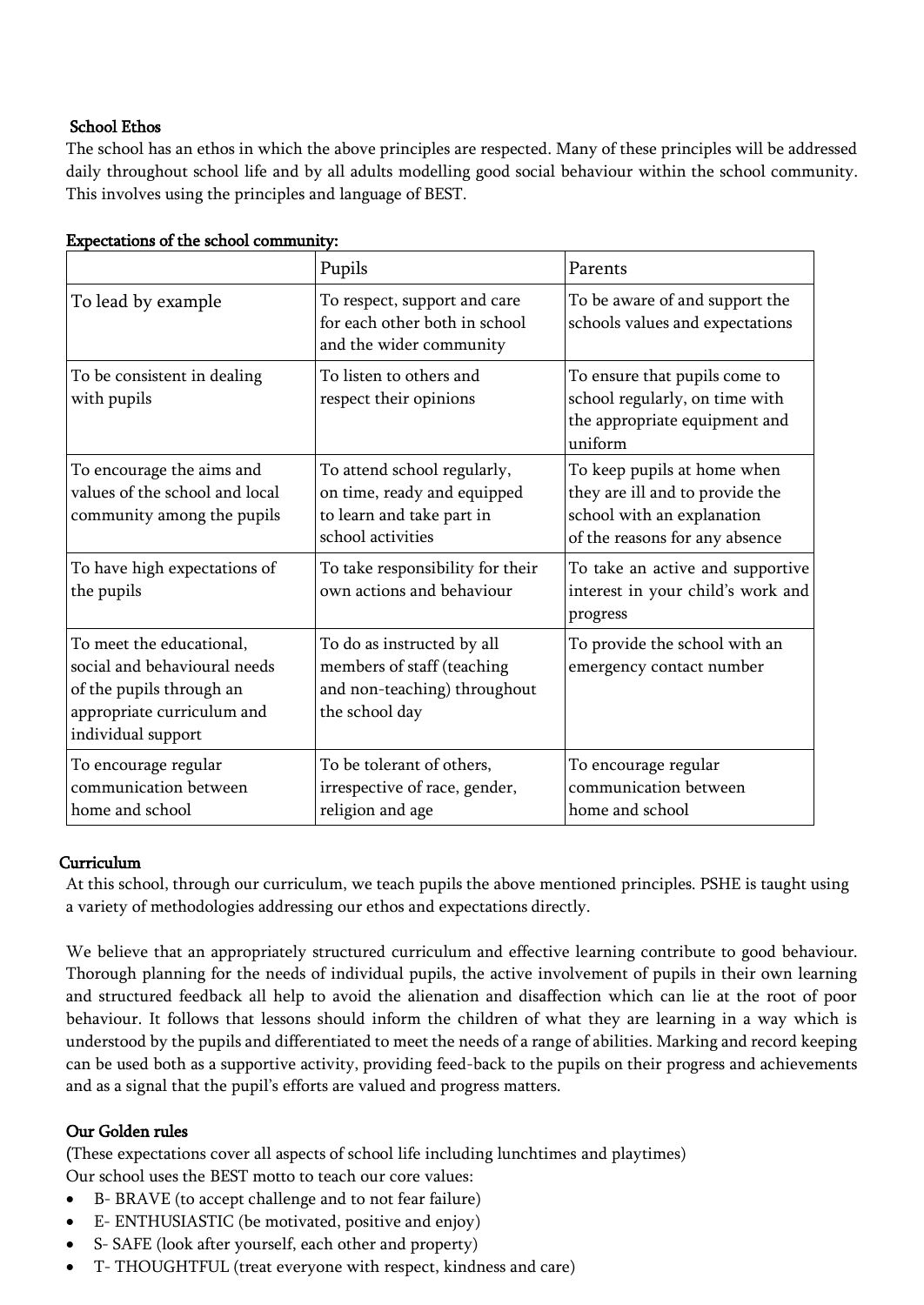# Rewards

This school rewards BEST- it believes that this will develop an ethos of kindness and co-operation. This policy is designed to promote and acknowledge good behaviour and deter anti-social behaviour. Incentive schemes are in place to recognise attendance and achievements.

We praise and reward pupils for good behaviour, social skills and work throughout the school day in a variety of ways:

- Verbal praise.
- Class reward systems.
- Stickers, Certificates, Prizes.
- Special privileges.
- Take part in Golden Time.
- Rewards awarded by a variety of staff in school.
- Special acknowledgement by the Head teacher or senior management.
- Postcards to parents/carers.

#### Sanctions

The use of sanctions should be characterised by certain features:

- It must be clear why the sanction is being applied.
- It must be made clear what changes in behaviour are required to avoid future sanctions.
- Group sanctions should be avoided as this breeds resentment.
- There should be a clear distinction between minor and major offences.
- It should be the behaviour rather than the person that is sanctioned.
- We divide unacceptable behaviour into three broad bands:

# Level 1:

Breaking BEST. Misbehaviour that can be effectively managed within a classroom or lunchtime environment by the teacher, teaching assistant or mid-day supervisor. This involves discussing BEST. Which one was broken? How was it broken? Why did it happen? Children and adult must be active participants so that the child is engaged in questioning their behaviour and why they chose it and what they do next time. The attention must not solely focus on the offender but also lead him or her to understand the effect it had on the other child. Apologies must be conducted.

# Level 2:

Persistently breaking BEST or more serious misbehaviour that is not so easily managed within the classroom or lunchtime environment. The school sanction system will then be followed; teacher may involve parents. This can include lunchtime behaviour that has been reported to the teacher by a mid-day supervisor. Notification of other staff and informal involvement of Senior Management/ Head teacher and may lead to an individual behaviour monitoring plan being put in place. See appendix for year group rewards and sanctions.

# Level 3:

Very serious misbehaviour (such as damage to property, physical aggression/violence, verbal aggression or abuse including swearing) or where no improvements are being made over time when monitored. Formal involvement with the Head teacher/Senior management, staff, and parents and may lead to an individual behaviour report plan being put in place by senior management.

Additionally education welfare and/or other outside agencies may become involved. These behaviours may also lead to an exclusion (short or longer term exclusion would be the last resort– see appendices)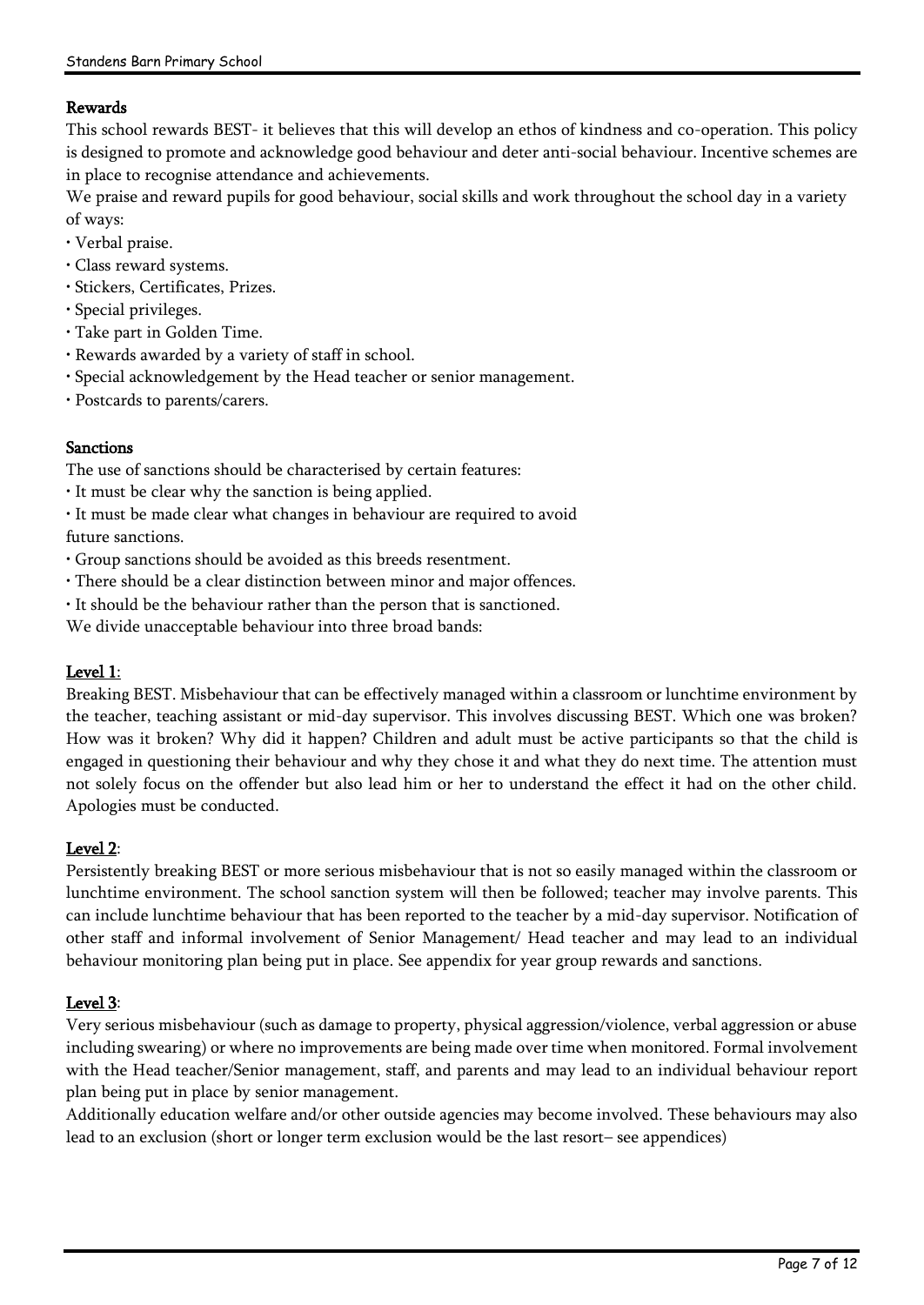# Level 4

# **Fixed term/Permanent Exclusion**

Should the inappropriate behaviour persist, the child will be excluded from the school for an appropriate period at the Headteacher's discretion. The fixed term exclusion may range from half a day up to forty five days. Should the inappropriate behaviour persist or the behaviour is considered serious enough (such as attacking a member of staff or peer), the Headteacher will invoke permanent exclusion.

The behaviour policy is embedded into whole school practice and involves all staff and pupils. It is based on positive reinforcement, rewarding appropriate behaviour, and puts responsibility onto the pupils themselves for their behaviour. There is an expectation that all parents support the behaviour policy and model appropriate behaviour by example.

# Support systems for Individual Pupil Need

If there is a persistent problem, the necessary staff will devise an individual support plan to support the pupil in partnership with parents. All staff working with the pupil will be informed of this, including midday supervisors. This will give a consistent approach throughout the school day. If the problem continues, together we will work with outside agencies to seek solutions to support the pupil. For pupils who are having these difficulties the school will provide targeted pastoral support or mentoring by adults or peers.

# Support Systems for staff

School will support all adults working with pupils to ensure they are following BEST. It is school practice to discuss behaviour issues in order that the staff feel supported and the school is working together to provide a cohesive approach to supporting individual needs. This will be achieved following the schools safeguarding policy. All staff have copies of this policy in order that behaviour management is consistent throughout the school. Staff having difficulties with an individual, class or group should speak to the member of staff who has responsibility for this area within school.

# Support Systems for parents/carers

School has an open door policy where parents and carers are encouraged to visit to discuss any relevant issues. However, it would be appreciated if appointments could be made where possible to ensure the availability of a member of staff and to give parents/carers the time needed. Likewise, when school needs to discuss anything with parents/carers, they will be contacted.

# Monitoring and Review

Behaviour management will be under constant review throughout the school on a class and individual basis. This policy document was produced in consultation with the school community, including pupils, parents, school staff and governors. This document is freely available to the entire school community. It is also available on the school web-site.

Information and feedback regarding the effectiveness of our policy across the school comes from a variety of sources including:

- Informal reports from staff / parents / pupils
- Feedback from classroom observations
- Questionnaires for parents / staff / pupils
- Number of pupils sent to senior management
- Number of individual behaviour plans set up in school

The feedback from monitoring procedures will be used to evaluate the success of our strategies, to help us to make adjustment when necessary. It will also be used to identify good practice and to provide support and staff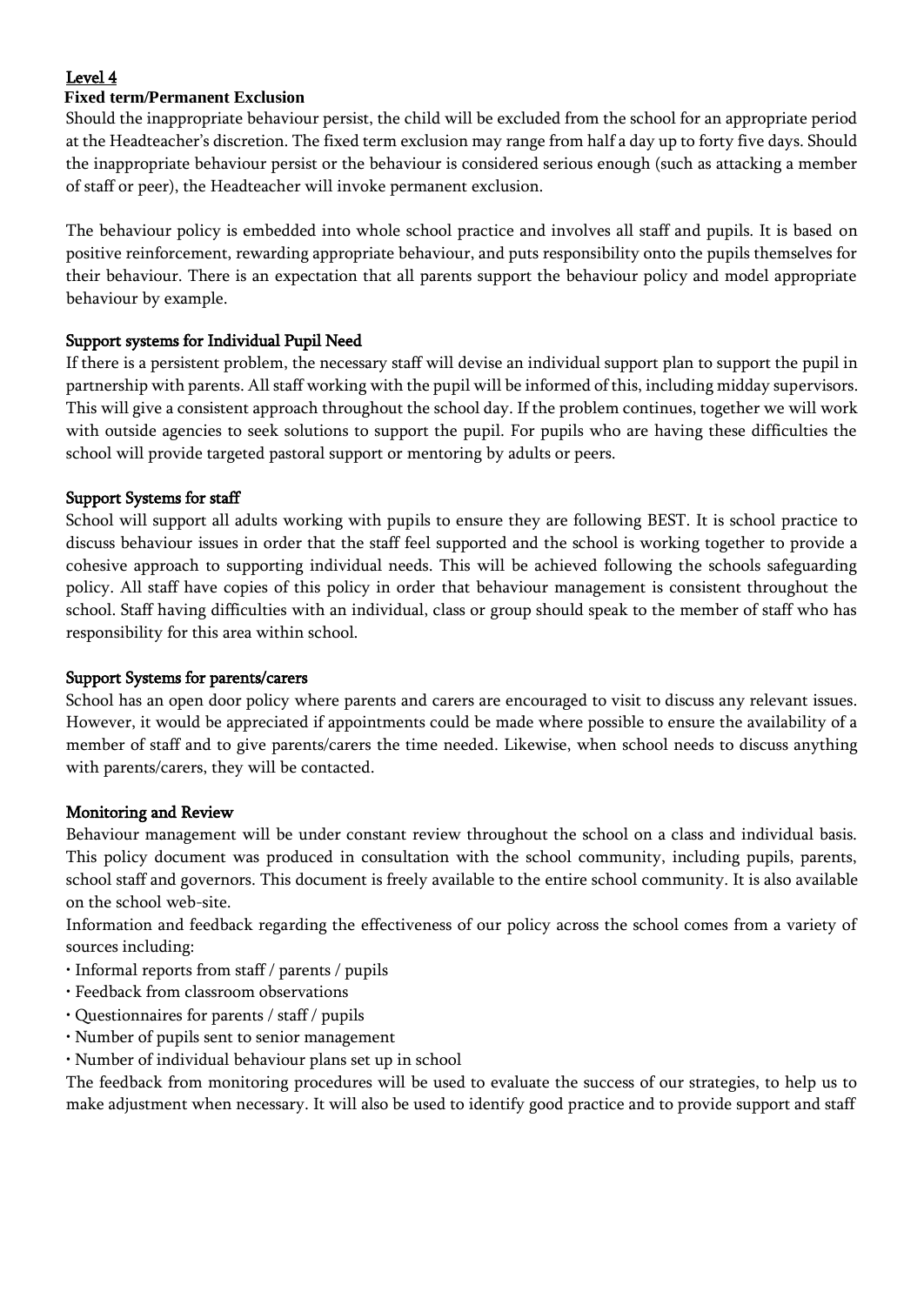development where necessary. Our policy and practice are regularly reviewed by staff as outlined above and by our Governors.

# Race, Equality and Equal Opportunities

We believe that it is important to prepare our children for life as citizens in a multi-ethnic society in which there should be race equality, harmony and an absence of racism. We are committed to tackling racial discrimination and to promoting equality of opportunity. Any incidents of a racist nature will be dealt with following our Behaviour Policy which is a comprehensive policy for children, staff, governors and parents/carers, visitors and contractors / sub-contractors and includes the possibility of exclusion. However, a member of senior management will be informed immediately and parents/carers will be informed if their child has been involved in a racist incident. Any related incidents will be recorded on to My Concern. A member of senior management will complete an incident form held centrally and inform Plumsun in line with the recommendations outlined by InMAT. Any decisions taken by senior management are based on the intent, purpose and age of the child.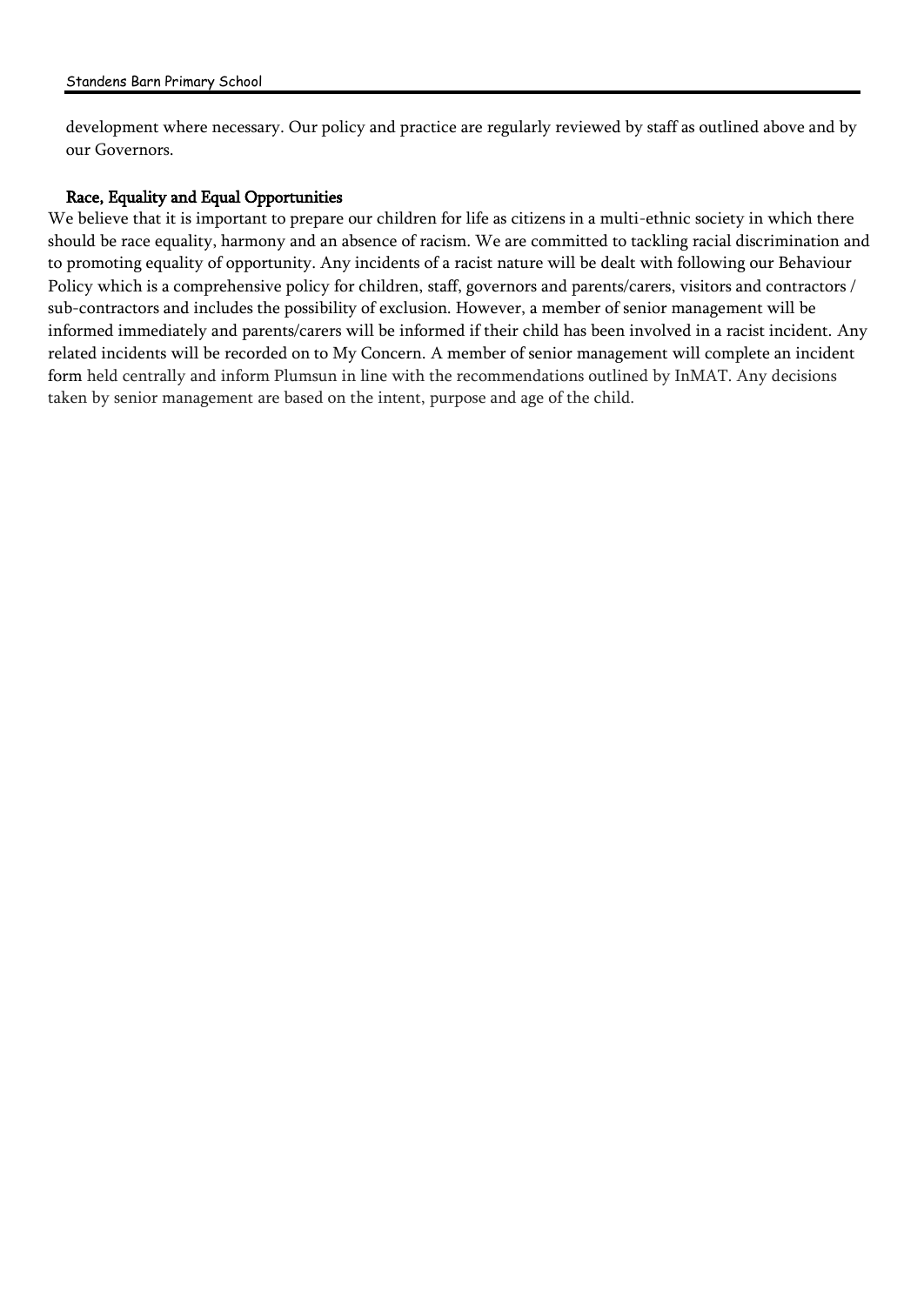| Year 5 & 6                                                                                                                                                                                                                                                                                                                                                                                                                                                |                                                                                                                                                                                                                                                                                                                                                                                                                                                |  |  |  |
|-----------------------------------------------------------------------------------------------------------------------------------------------------------------------------------------------------------------------------------------------------------------------------------------------------------------------------------------------------------------------------------------------------------------------------------------------------------|------------------------------------------------------------------------------------------------------------------------------------------------------------------------------------------------------------------------------------------------------------------------------------------------------------------------------------------------------------------------------------------------------------------------------------------------|--|--|--|
| <b>REWARDS</b>                                                                                                                                                                                                                                                                                                                                                                                                                                            | <b>SANCTIONS</b>                                                                                                                                                                                                                                                                                                                                                                                                                               |  |  |  |
| BEST stamps awarded for following and<br>demonstrating BEST values<br>BEST stickers awarded for exceptional effort<br>within completed learning tasks<br>Golden time rewards and BEST time rewards<br>$\bullet$<br>are open to all pupils who follow and<br>demonstrate BEST values<br>Clubs and representative teams are available to<br>$\bullet$<br>all of those children who follow BEST values<br>BEST pupil of the week certificates are<br>awarded | Level 1-Verbal warning for first incident<br>Incident of misbehavior-child moves card to<br>amber on the warning wall.<br>Level 2- Repetition of misbehaviour child<br>moves card to red on the warning wall. This<br>then leads to loss of stamped golden time card<br>for the week.<br>Continued misbehaviour incurs a 15 minute<br>loss of golden time.<br>Level 2- Parents may be informed of<br>misbehaviour alongside senior management. |  |  |  |
| Bronze, Silver, Gold, Platinum certificates and<br>$\bullet$<br>prizes are awarded when the related BEST<br>reward cards have been completed<br>Postcards sent home                                                                                                                                                                                                                                                                                       | Level 3- Immediate loss of golden time for<br>$\bullet$<br>more serious incidents of misbehaviour &/or<br>loss of lunchtimes &/or playtimes<br>(implemented by senior management). Parents<br>informed.                                                                                                                                                                                                                                        |  |  |  |
| Verbal praise<br>Year 6 children all have the opportunity to be a<br>House Captain if they consistently demonstrate<br>and follow BEST values.                                                                                                                                                                                                                                                                                                            | Incomplete homework is completed during<br>golden time sessions (teacher discretion).<br>See levels 1, 2, 3, 4 descriptions in policy<br>content for further details.                                                                                                                                                                                                                                                                          |  |  |  |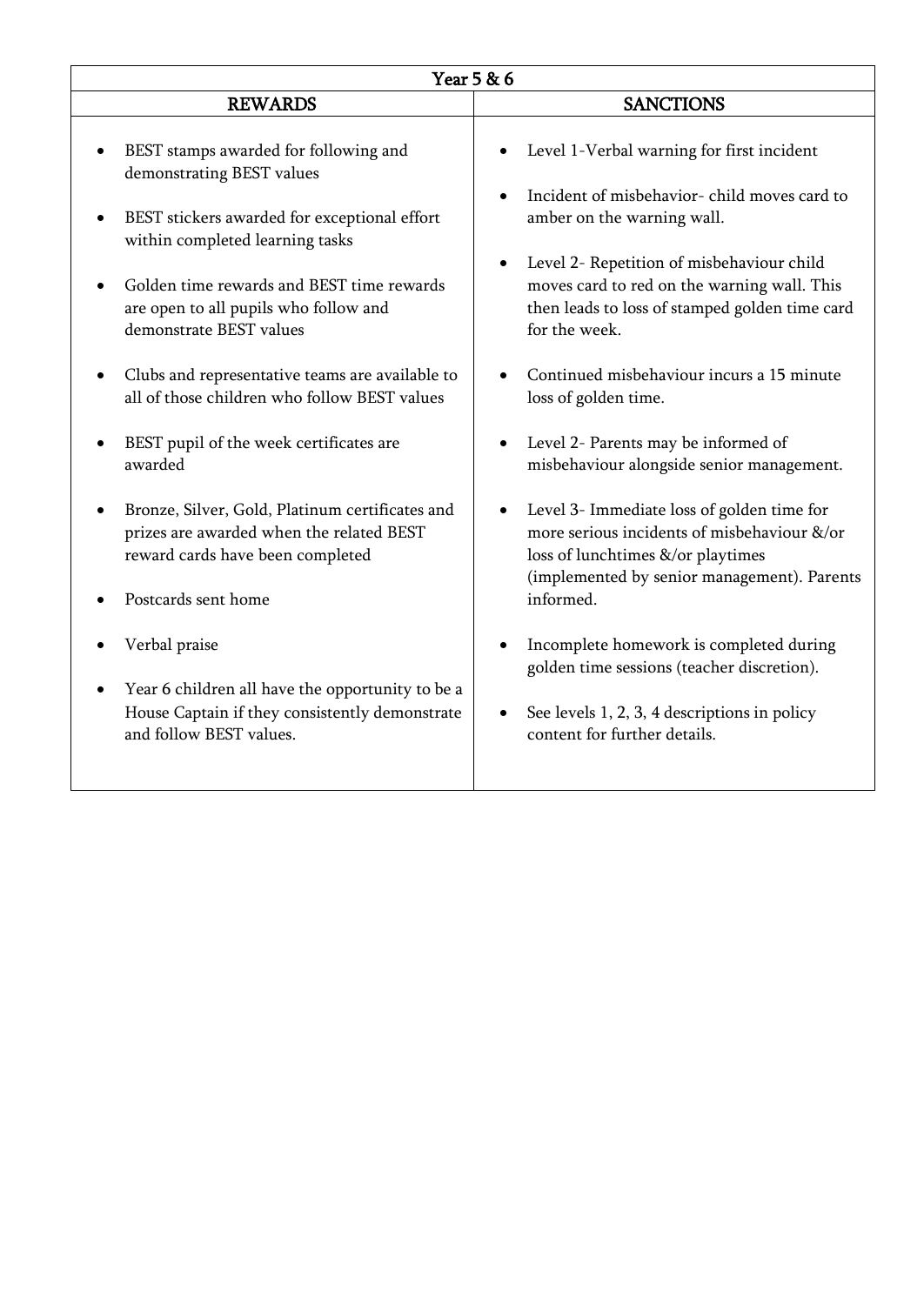| Year 3 & 4                                                                                                                                                                                                                                                                                                                                                                                                                                                                                                                                                                                                  |                                                                                                                                                                                                                                                                                                                                                                                                                                                                                                                                                                                                                                                  |  |  |  |
|-------------------------------------------------------------------------------------------------------------------------------------------------------------------------------------------------------------------------------------------------------------------------------------------------------------------------------------------------------------------------------------------------------------------------------------------------------------------------------------------------------------------------------------------------------------------------------------------------------------|--------------------------------------------------------------------------------------------------------------------------------------------------------------------------------------------------------------------------------------------------------------------------------------------------------------------------------------------------------------------------------------------------------------------------------------------------------------------------------------------------------------------------------------------------------------------------------------------------------------------------------------------------|--|--|--|
| <b>REWARDS</b>                                                                                                                                                                                                                                                                                                                                                                                                                                                                                                                                                                                              | <b>SANCTIONS</b>                                                                                                                                                                                                                                                                                                                                                                                                                                                                                                                                                                                                                                 |  |  |  |
| BEST stamps awarded for following and<br>demonstrating BEST values<br>BEST stickers awarded for exceptional effort<br>within completed learning tasks<br>Golden time rewards and BEST time rewards<br>are open to all pupils who follow and<br>demonstrate BEST values<br>Clubs and representative teams are available to<br>all of those children who follow BEST values<br>BEST pupil of the week certificates are<br>awarded<br>Bronze, Silver, Gold, Platinum certificates and<br>prizes are awarded when the related BEST<br>reward cards have been completed.<br>Postcards sent home<br>Verbal praise | Level 1- Verbal warning for first incident<br>Level 2- Repetition of misbehaviour leads to<br>child losing minutes from their next playtime.<br>This is managed by the class teacher.<br>Level 2- Parents may be informed of<br>misbehaviour alongside senior management.<br>Level 3- Immediate loss of golden time for<br>more serious incidents of misbehaviour &/or<br>loss of lunchtimes &/or playtimes<br>(implemented by senior management). Parents<br>informed.<br>Incomplete homework is completed during<br>golden time sessions (teacher discretion).<br>See levels 1, 2, 3, 4 descriptions in policy<br>content for further details. |  |  |  |
|                                                                                                                                                                                                                                                                                                                                                                                                                                                                                                                                                                                                             |                                                                                                                                                                                                                                                                                                                                                                                                                                                                                                                                                                                                                                                  |  |  |  |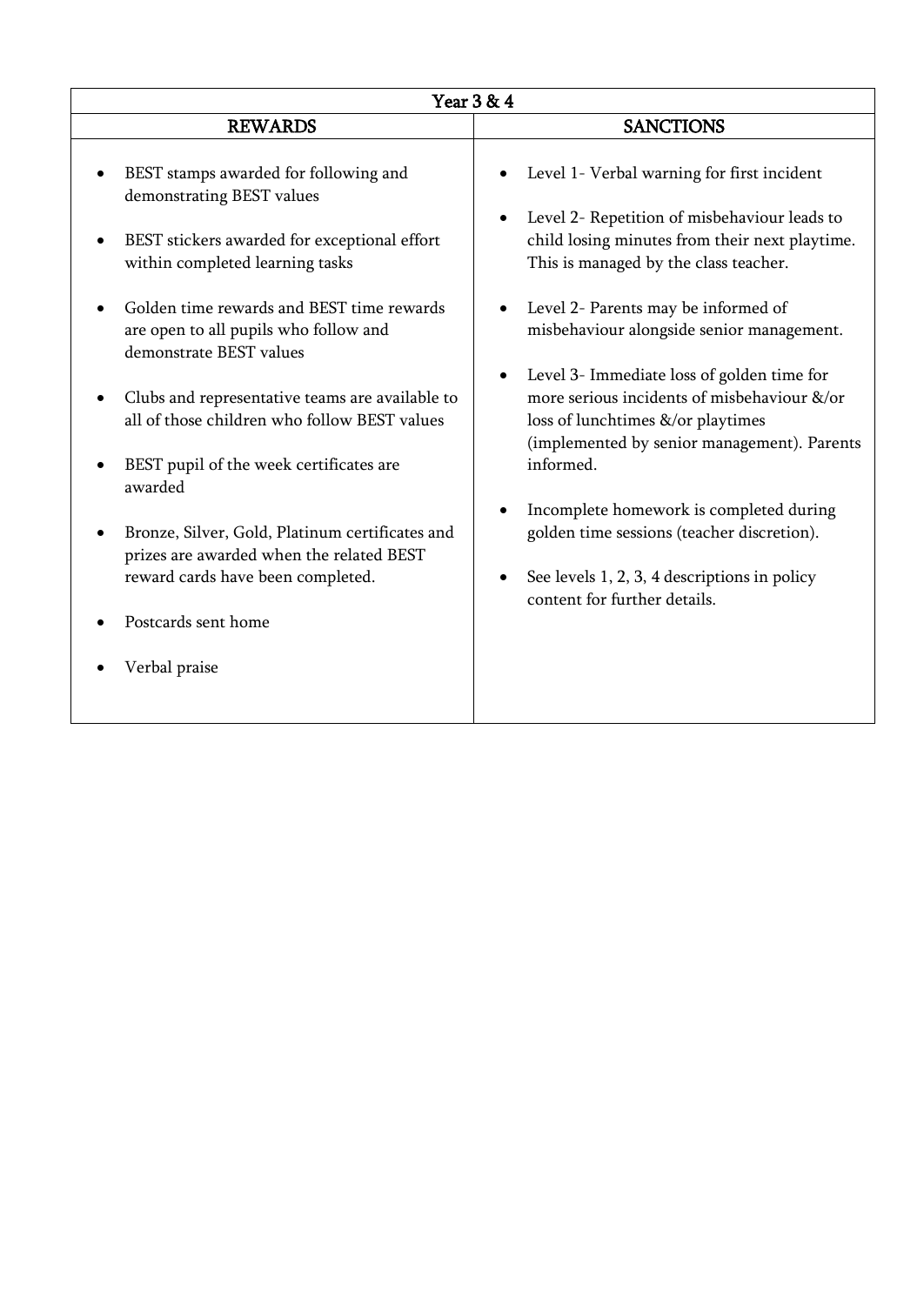| Year 1 and 2                                                                                                                                                                                                                                                                                                                                                                                                                                                                                                                                                                                                |                                                                                                                                                                                                                                                                                                                                                                                                                                                                                                                                                                                                                                                                                                                                                                                                                                                                                   |  |  |  |
|-------------------------------------------------------------------------------------------------------------------------------------------------------------------------------------------------------------------------------------------------------------------------------------------------------------------------------------------------------------------------------------------------------------------------------------------------------------------------------------------------------------------------------------------------------------------------------------------------------------|-----------------------------------------------------------------------------------------------------------------------------------------------------------------------------------------------------------------------------------------------------------------------------------------------------------------------------------------------------------------------------------------------------------------------------------------------------------------------------------------------------------------------------------------------------------------------------------------------------------------------------------------------------------------------------------------------------------------------------------------------------------------------------------------------------------------------------------------------------------------------------------|--|--|--|
| <b>REWARDS</b>                                                                                                                                                                                                                                                                                                                                                                                                                                                                                                                                                                                              | <b>SANCTIONS</b>                                                                                                                                                                                                                                                                                                                                                                                                                                                                                                                                                                                                                                                                                                                                                                                                                                                                  |  |  |  |
| BEST stamps awarded for following and<br>demonstrating BEST values<br>BEST stickers awarded for exceptional effort<br>within completed learning tasks<br>Golden time rewards and BEST time rewards<br>are open to all pupils who follow and<br>demonstrate BEST values<br>Clubs and representative teams are available to<br>all of those children who follow BEST values<br>BEST pupil of the week certificates are<br>awarded<br>Bronze, Silver, Gold, Platinum certificates and<br>prizes are awarded when the related BEST<br>reward cards have been completed.<br>Postcards sent home<br>Verbal praise | Level 1-Verbal warning for first incident or<br>time out/time in (with appropriate adult).<br>Incident of misbehaviour-child moves card<br>along clouds in time increments. Continued<br>misbehavior incurs an additional 5 minutes.<br>(x5 minutes up to 20 minutes).<br>Level 2- Repetition of misbehaviour may lead<br>to child losing minutes from their next<br>playtime. This is managed by the class teacher.<br>Level 2- Repetition of misbehaviour child<br>moves along clouds again leading to loss of<br>golden time session of the week.<br>Level 2- Parents may be informed of<br>misbehaviour alongside senior management<br>Level 3- Immediate loss of golden time for<br>more serious incidents of misbehavior &/or loss<br>of lunchtimes &/or playtimes (implemented by<br>senior management). Parents informed.<br>See levels 1, 2, 3, 4 descriptions in policy |  |  |  |
|                                                                                                                                                                                                                                                                                                                                                                                                                                                                                                                                                                                                             | content for further details.                                                                                                                                                                                                                                                                                                                                                                                                                                                                                                                                                                                                                                                                                                                                                                                                                                                      |  |  |  |
|                                                                                                                                                                                                                                                                                                                                                                                                                                                                                                                                                                                                             |                                                                                                                                                                                                                                                                                                                                                                                                                                                                                                                                                                                                                                                                                                                                                                                                                                                                                   |  |  |  |